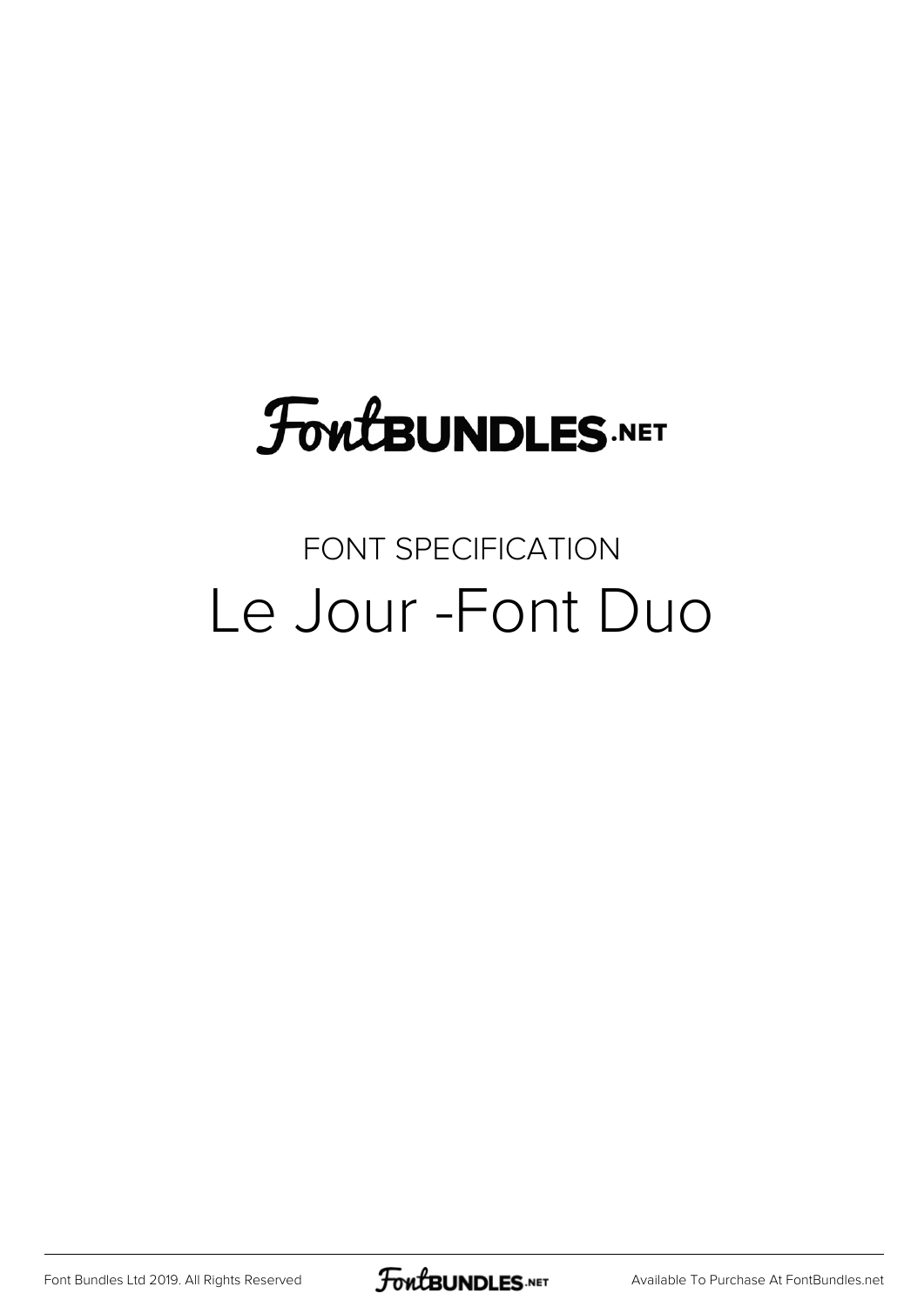#### Le Jour Swash - Regular

Uppercase Characters

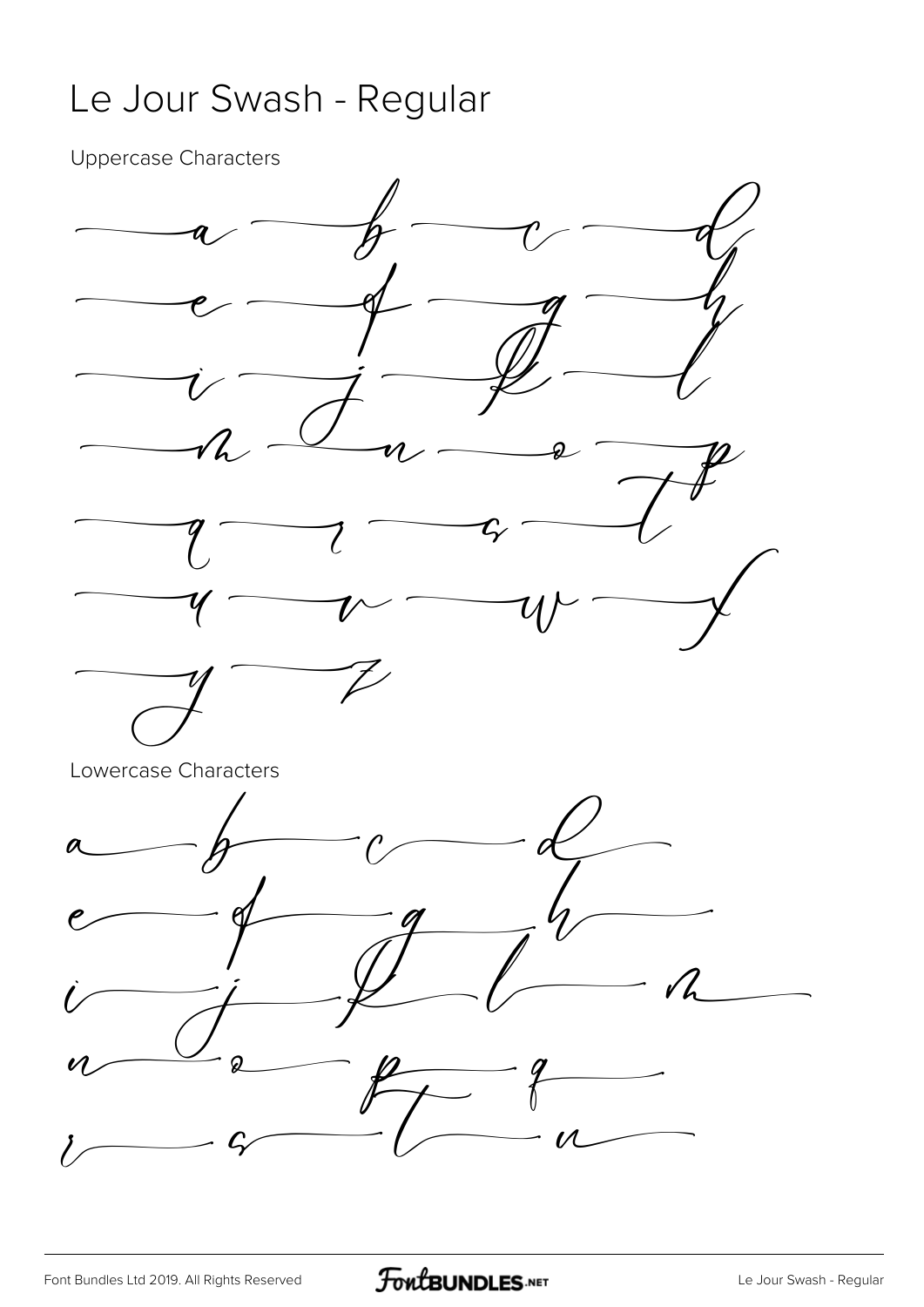Numbers 1234567  $\int$ Punctuation and Symbols ₩  $\begin{pmatrix} 1 & 1 \\ 0 & 1 \\ 0 & 1 \end{pmatrix}$  $\frac{1}{2}$  $#$  $\int$  $\lambda$ 

All Other Glyphs

 $\dot{\mathbf{z}}$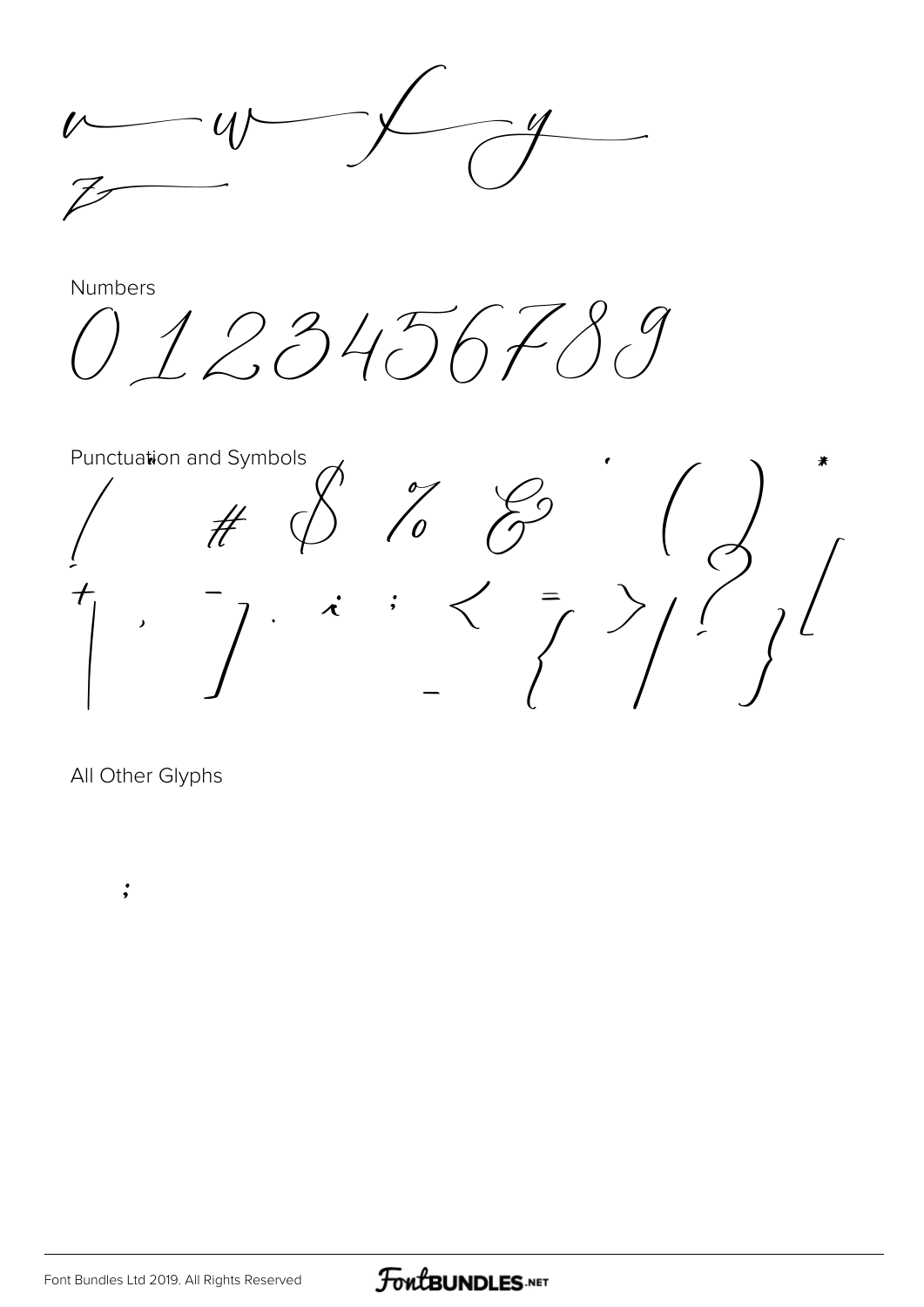#### Le Jour Serif - Regular

**Uppercase Characters** 

### ABCDEFGHIJKLMNOP ORSTUVWXYZ

Lowercase Characters

## **ABCDEFGHIJKLMNOP ORSTUVWXYZ**

**Numbers** 

## 0123456789

Punctuation and Symbols

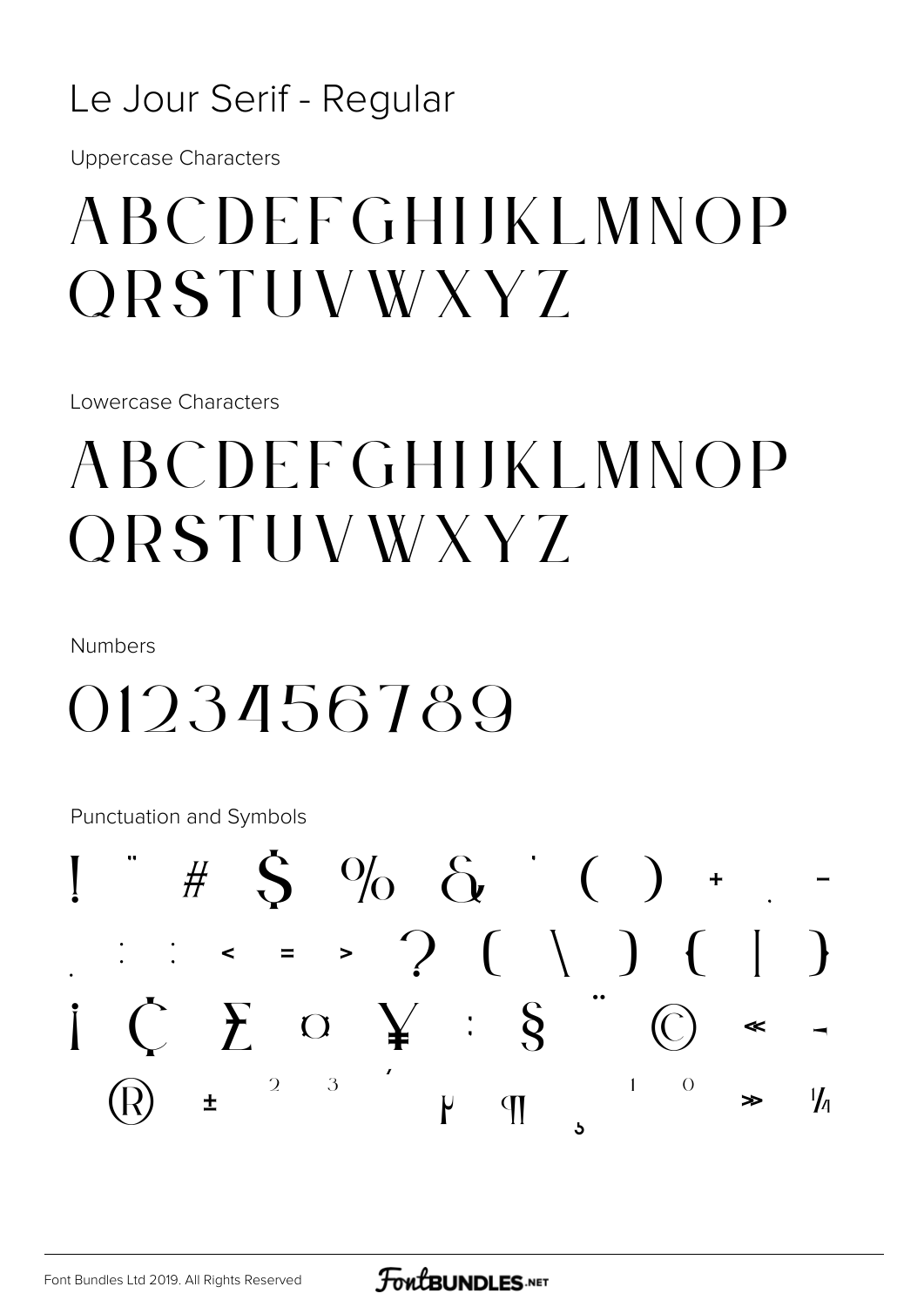All Other Glyphs

# À Á Â Ã Ä Å Æ Ç È É Ê Ë Ì Í Î Ï Ð Ñ Ò Ó Ô Õ Ö × Ø Ù Ú Û Ü Ý Þ ß à á â ã Ä Å E Ç È É È Ë İ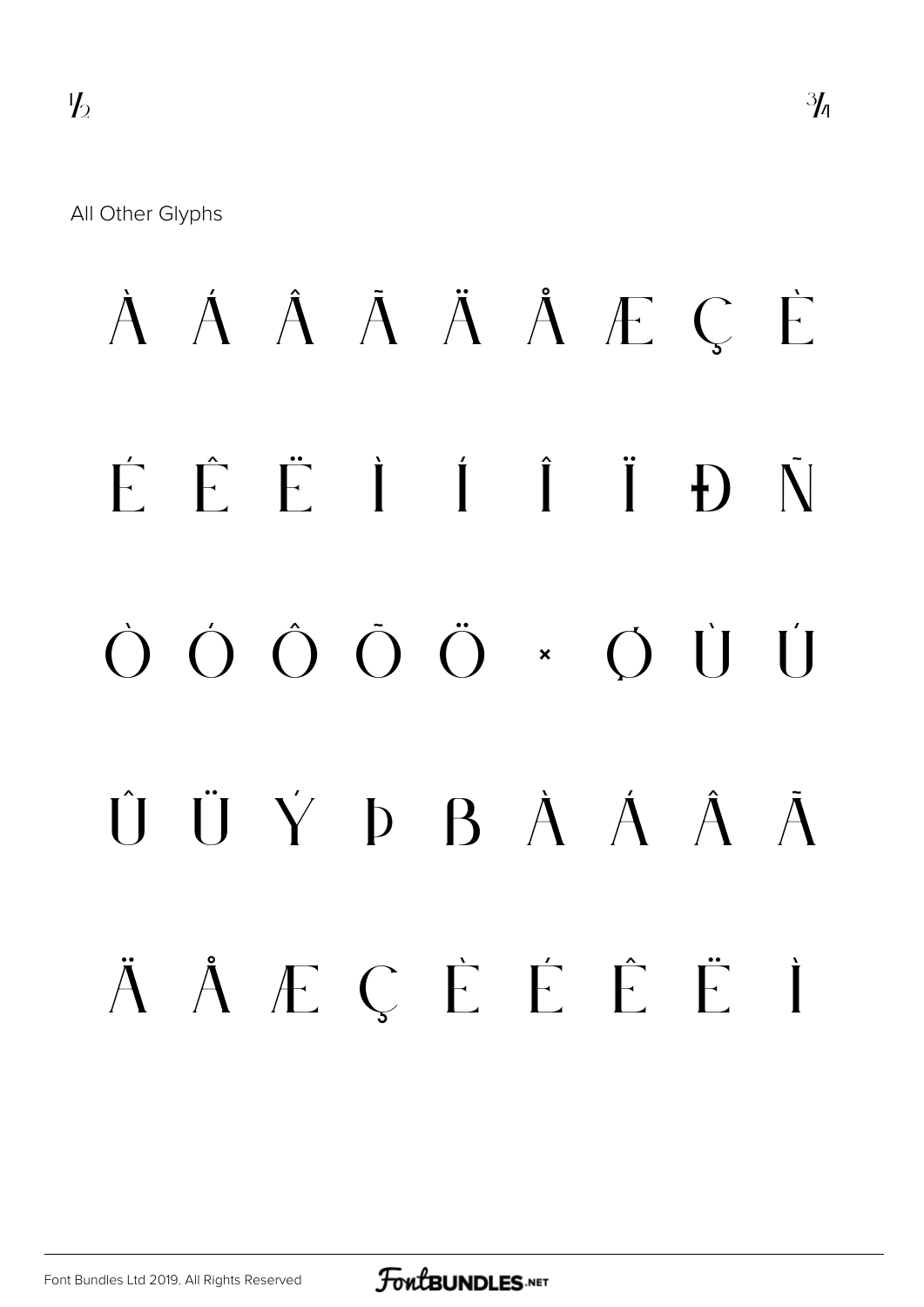

**FoutBUNDLES**.NET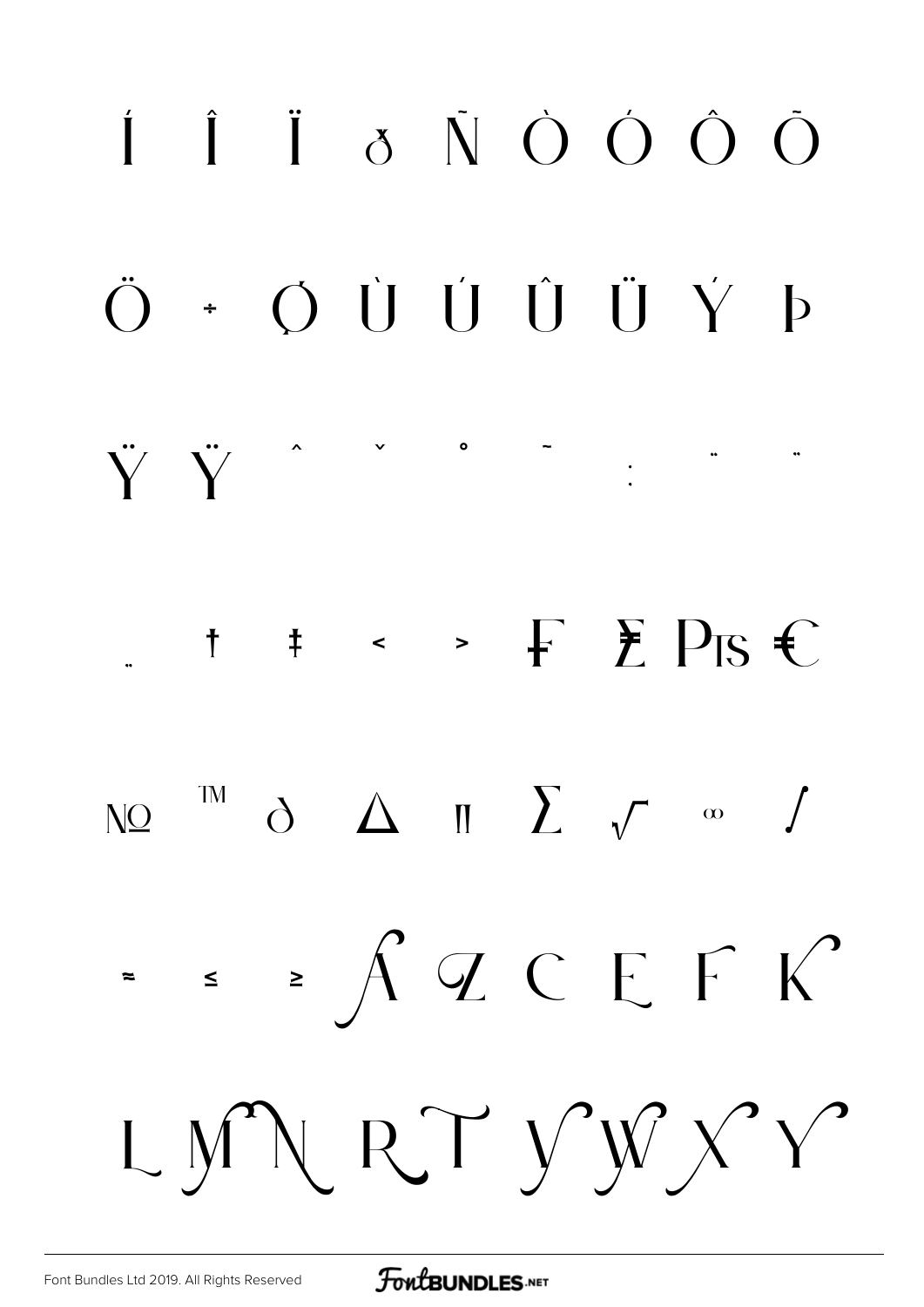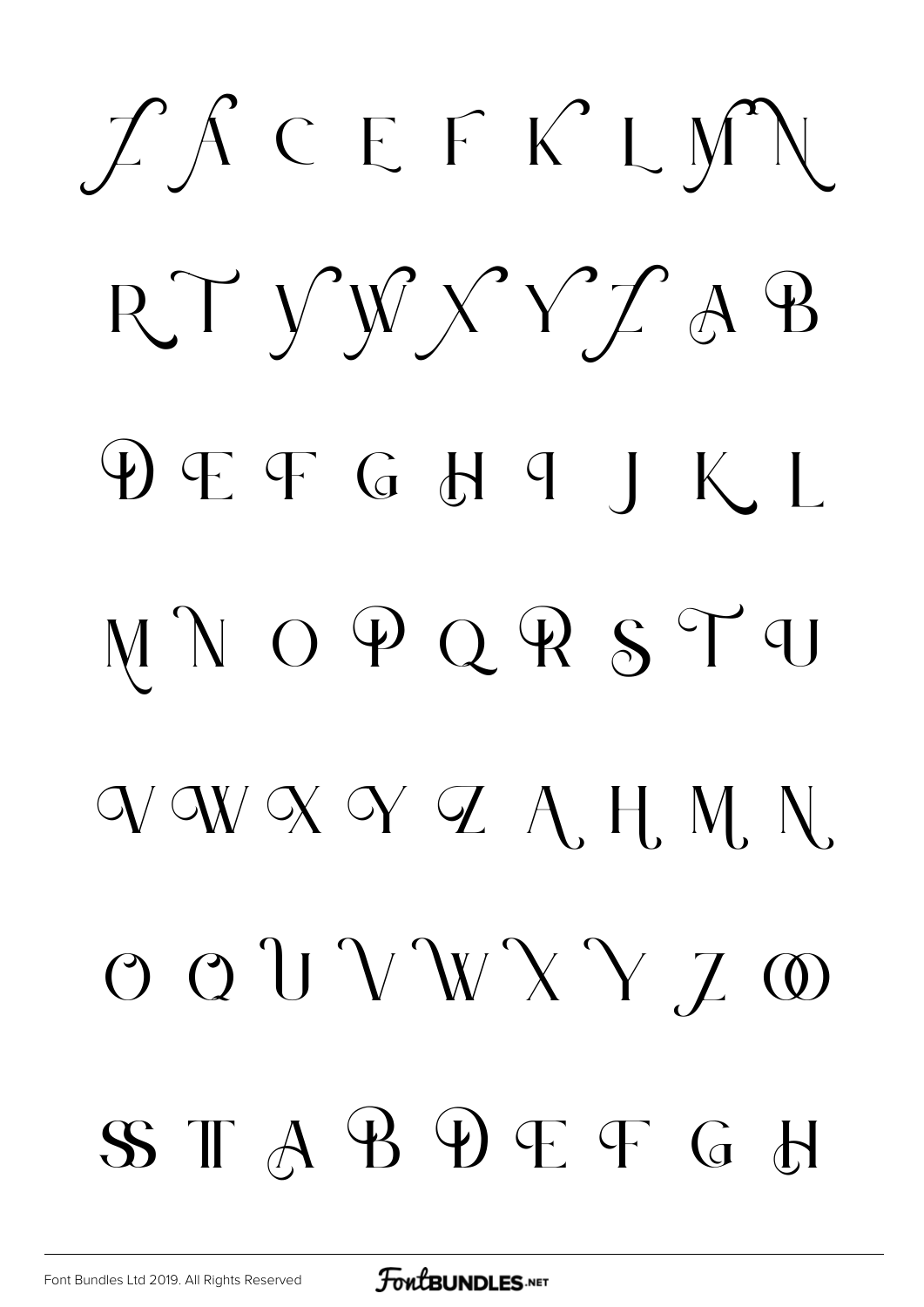# TJKLMNOPQ RSTUVWXYA. H. M. N. O Q U V W X Y Z OSS T LA LO LURA RORURNKA KUKO

[Font Bundles Ltd 2019. All Rights Reserved](https://fontbundles.net/)

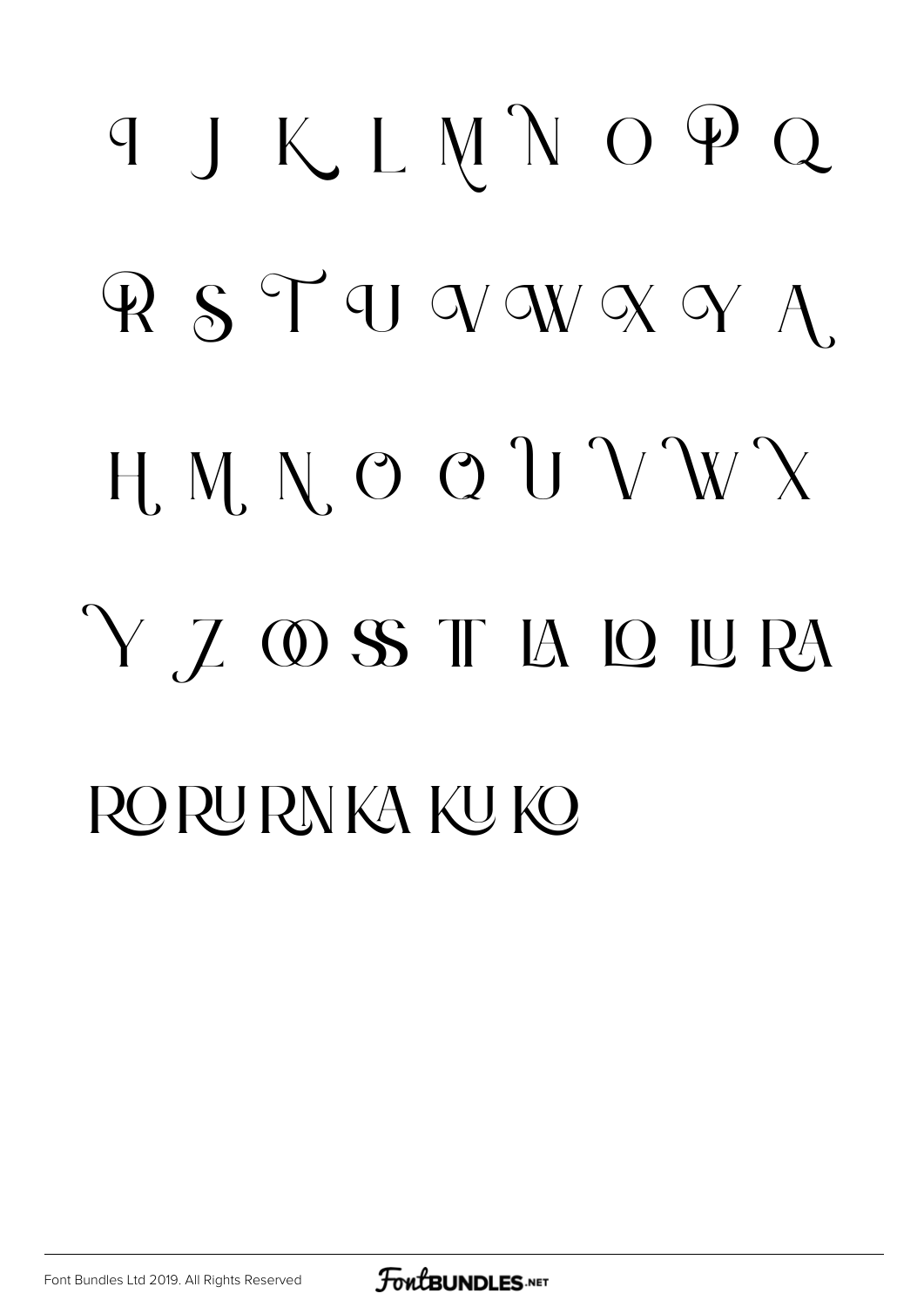#### Le Jour Script - Regular



Lowercase Characters

c fahijklaarp

Numbers

123456789

Punctuation and Symbols  $H \circ \int_{0}^{\infty} \int_{0}^{\infty} \int_{0}^{\infty}$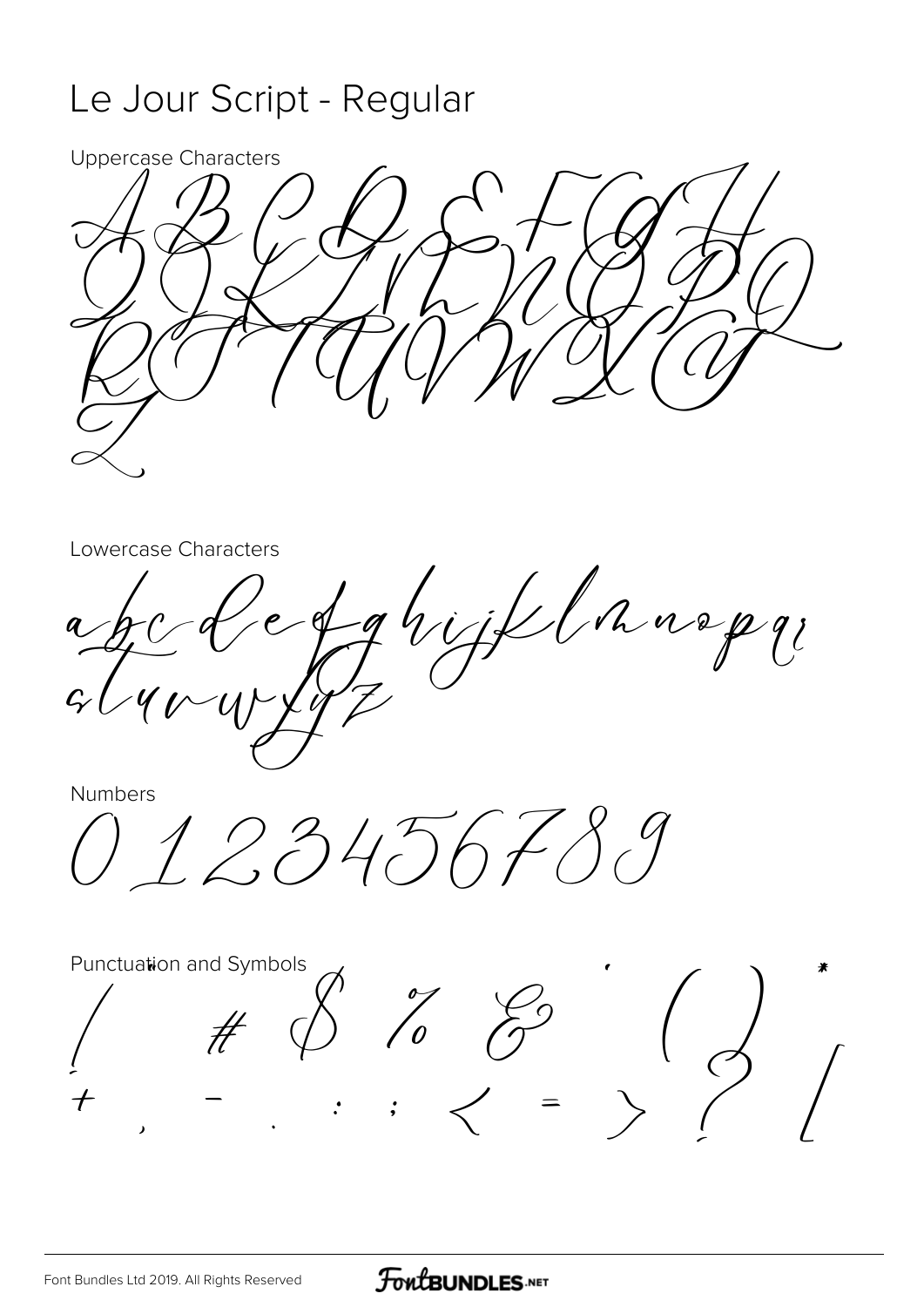$\int$ 

All Other Glyphs

AAAAAAA







#### à å æ  $c$  è é è è i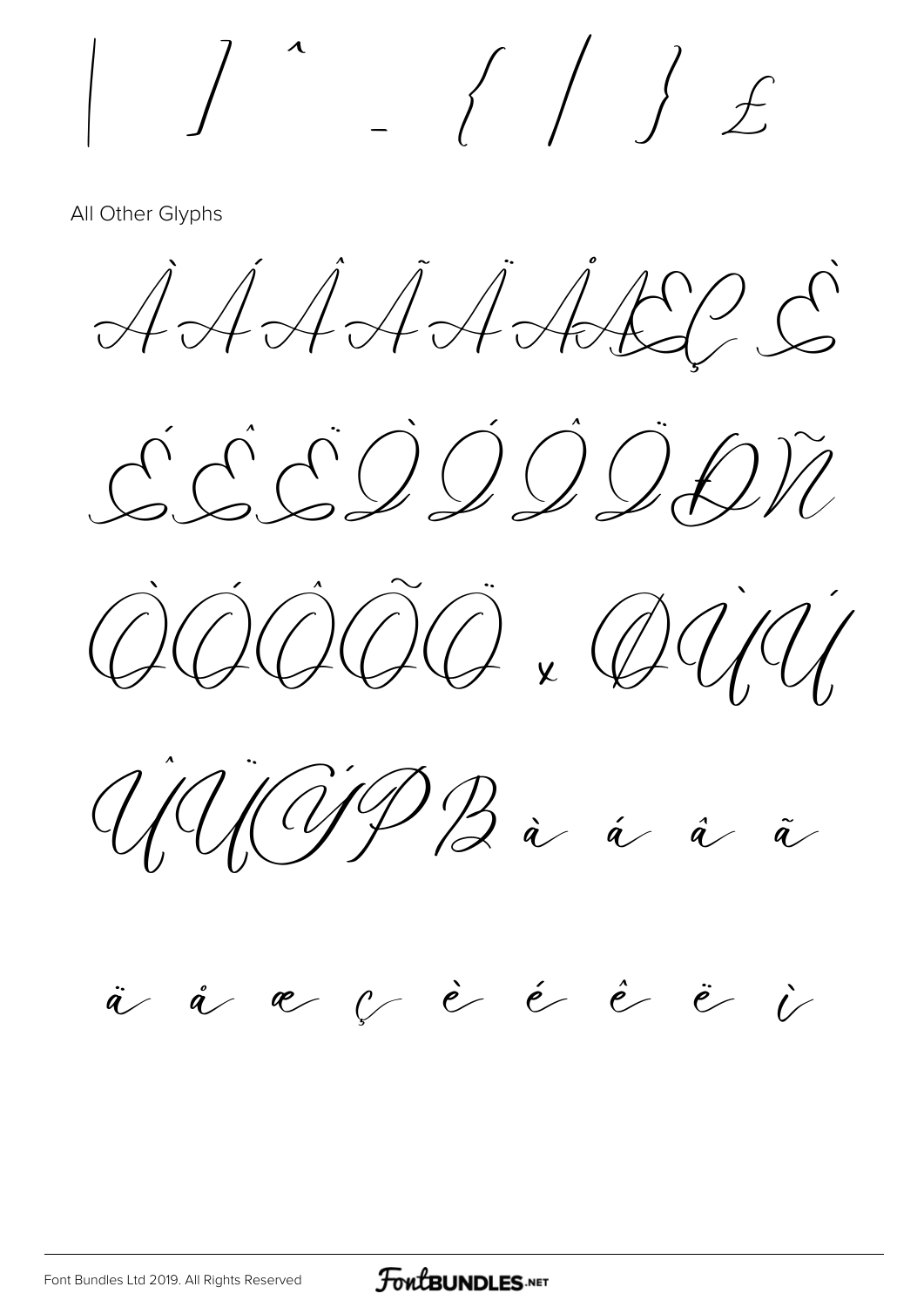$\begin{array}{ccccccccccccccccc} \hat{\nu} & \hat{\nu} & \hat{\nu} & \hat{\alpha} & \hat{\alpha} & \hat{\omega} & \hat{\omega} & \hat{\omega} & \hat{\omega} & \hat{\omega} & \hat{\omega} & \hat{\omega} & \hat{\omega} & \hat{\omega} & \hat{\omega} & \hat{\omega} & \hat{\omega} & \hat{\omega} & \hat{\omega} & \hat{\omega} & \hat{\omega} & \hat{\omega} & \hat{\omega} & \hat{\omega} & \hat{\omega} & \hat{\omega} & \hat{\omega} & \hat{\omega} & \hat{\omega} & \hat{\omega} & \hat{\omega} & \hat{\omega} & \hat{\omega} & \hat{\omega} & \hat{\omega}$  $\ddot{\phi}$   $\phi$   $\dot{\phi}$   $\dot{\phi}$   $\ddot{\phi}$   $\ddot{\phi}$   $\dot{\phi}$   $\phi$  $\ddot{y}$  (if  $\ddot{x}$   $\ddot{z}$   $\ddot{z}$   $\ddot{z}$   $\ddot{z}$  $\sqrt{a^2 + b^2 + c^2 + d^2}$ ight avoy and way of abordert ghi

FontBUNDLES.NET